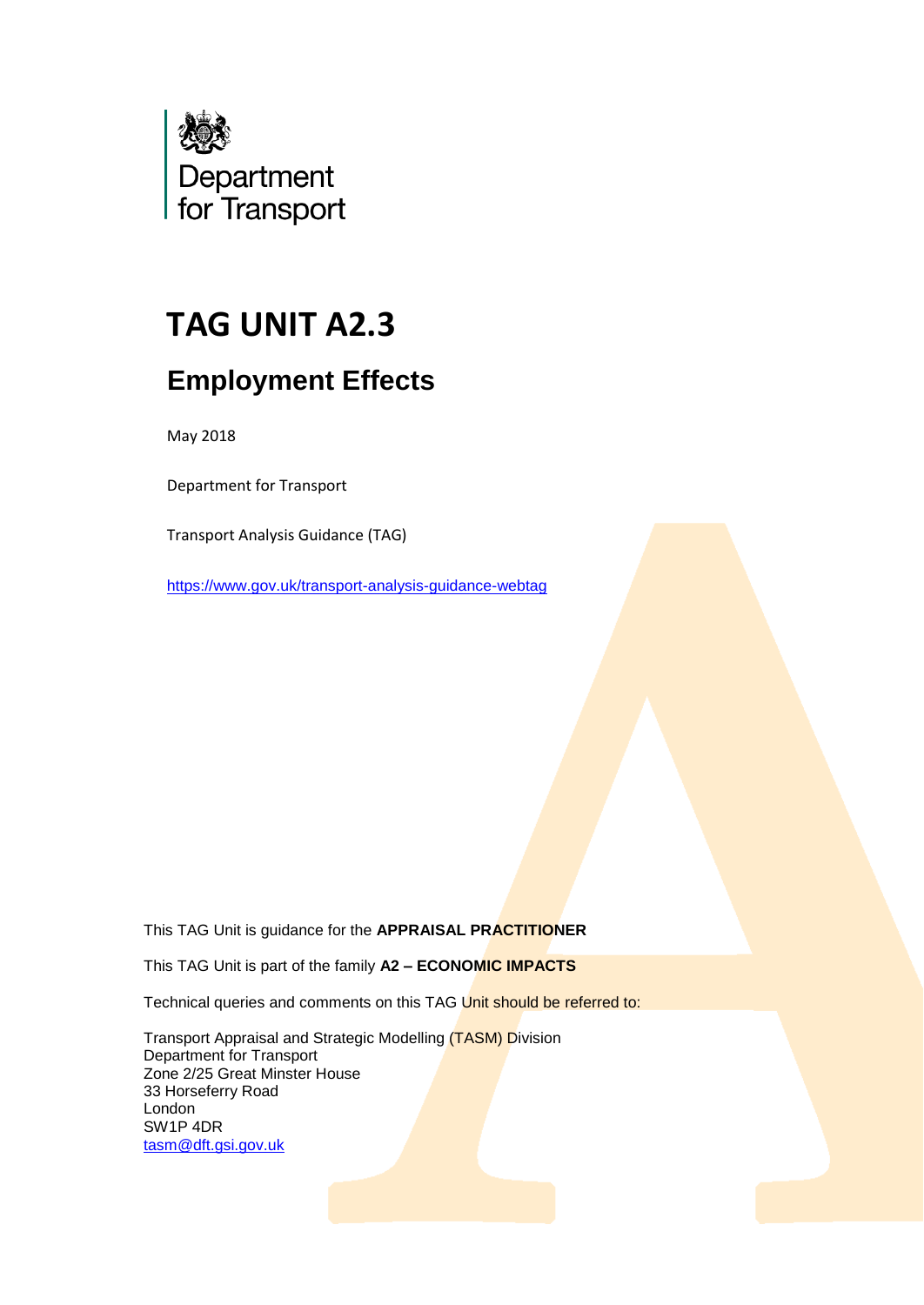## **Contents**

| 1                        | <b>Overview</b>                                                                                                                | 1                                          |
|--------------------------|--------------------------------------------------------------------------------------------------------------------------------|--------------------------------------------|
| 1.1                      | Introduction                                                                                                                   | 1                                          |
| $\mathbf{2}$             | <b>Understanding Employment Effects</b>                                                                                        | $\mathbf{2}$                               |
| 2.1<br>2.2<br>2.3<br>2.4 | Introduction<br>Transmission Mechanisms and Displacement<br><b>Measuring Employment Effects</b><br><b>Economic Narrative</b>   | $\overline{2}$<br>$\overline{2}$<br>4<br>6 |
| 3                        | <b>Quantifying and Valuing Employment Effects</b>                                                                              | 7                                          |
| 3.1<br>3.2<br>3.3        | Introduction<br>Quantifying and Valuing Labour Supply Impacts<br>Quantifying and Valuing the Move to More/Less Productive Jobs | 7<br>8<br>12                               |
| 4                        | <b>Reporting Employment Effects</b>                                                                                            | 15                                         |
| 5                        | <b>References</b>                                                                                                              | 15                                         |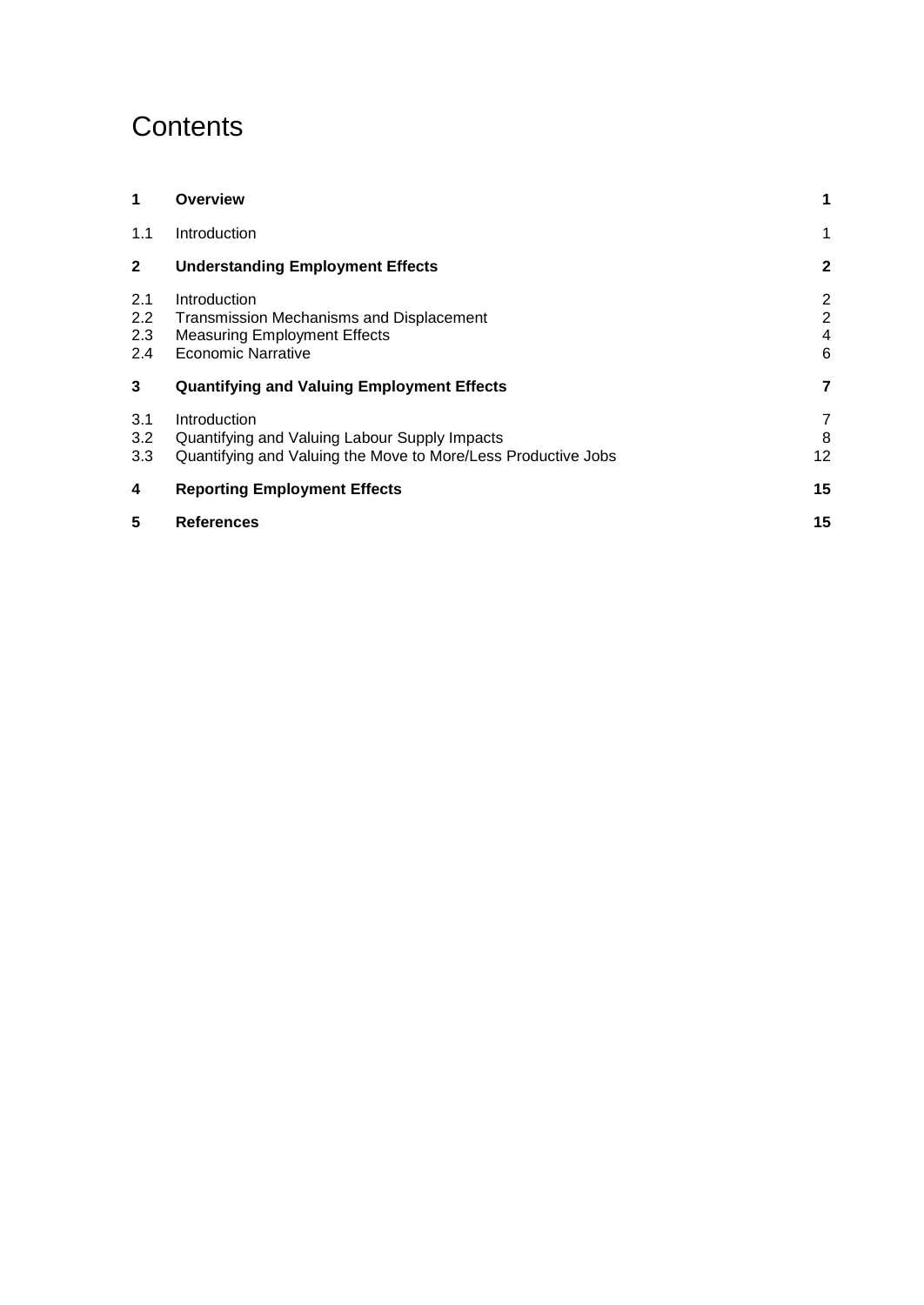### <span id="page-2-0"></span>**1 Overview**

### <span id="page-2-1"></span>**1.1 Introduction**

- 1.1.1 This unit provides guidance on how to quantify and value the employment effects of transport investment for their inclusion within transport appraisal as part of the Value for Money assessment and as non-welfare measures such as numbers of jobs and GDP. The particular employment effects captured in this unit include labour supply impacts – the movement of individuals between the labour market and economic inactivity; and the move to more/less productive jobs – a change in the spatial distribution of employment.
- 1.1.2 Transport investments can have a broad spectrum of impacts and it is by no means certain that employment will increase at either the local or national level; any employment changes will be context specific. For this reason prior to analysing employment effects, scheme promoters should develop an Economic Narrative, which articulates and justifies the scope of the analysis; this will inform the Appraisal Specification Report (ASR) (see TAG Unit A2.1). The Economic Narrative should contain information on the following: (1) a summary of the expected employment effects and justification of their occurrence on the basis of economic theory and context specific evidence; (2) the associated welfare change (including the identification of any relevant market failures); and (3) the methods to quantify and value the impacts.
- 1.1.3 In line with the principles of HM Treasury Green Book guidance, the Department's appraisal process uses welfare analysis to determine value for money. Under a welldefined set of circumstances user-benefits will capture the entire welfare effects of a transport investment, including employment effects. However, if there are (1) significant feedback effects into the transport market as a result of land use change or (2) 'distortions' or market failures that mean the economy is not functioning efficiently, additional benefits (or disbenefits) will arise as the impact of transport improvements is transmitted into the wider economy.
- 1.1.4 The value for money assessment is based on national welfare impacts. Key to any assessment of employment effects is **displacement** – the extent to which employment effects at the local level represent a movement of jobs from other locations. Changes in jobs at a local level may not represent benefits at a national level.
- 1.1.5 In specific circumstances employment effects may also be valued in terms of changes in non-welfare metrics, for example Gross Domestic Product (GDP). Both welfare and nonwelfare measures of employment effects are reported in the Economic Case. Non-welfare measures may be referenced in the Strategic Case, if they help inform the extent to which a transport scheme will achieve an economic objectives, such as to rebalance the economy or regenerate a specific area.
- 1.1.6 The analysis, which informs the GDP estimates referenced in the Strategic Case and reported in the Economc Case, should be presented alongside the welfare analysis in an Economic Impacts Report. This is to ensure transparency so that the analysis can be objectively scrutinised.
- 1.1.7 This unit is structured as follows:
	- Section 2 "Understanding Employment Effects" explains the mechanisms by which transport schemes can impact on employment and the circumstances in which these impacts may increase welfare over-and-above user benefits;
	- Section 3 "Quantifying and Valuing Employment Effects" provides guidance to value the welfare and GDP effects associated with labour supply impacts and the move to more/less productive jobs; and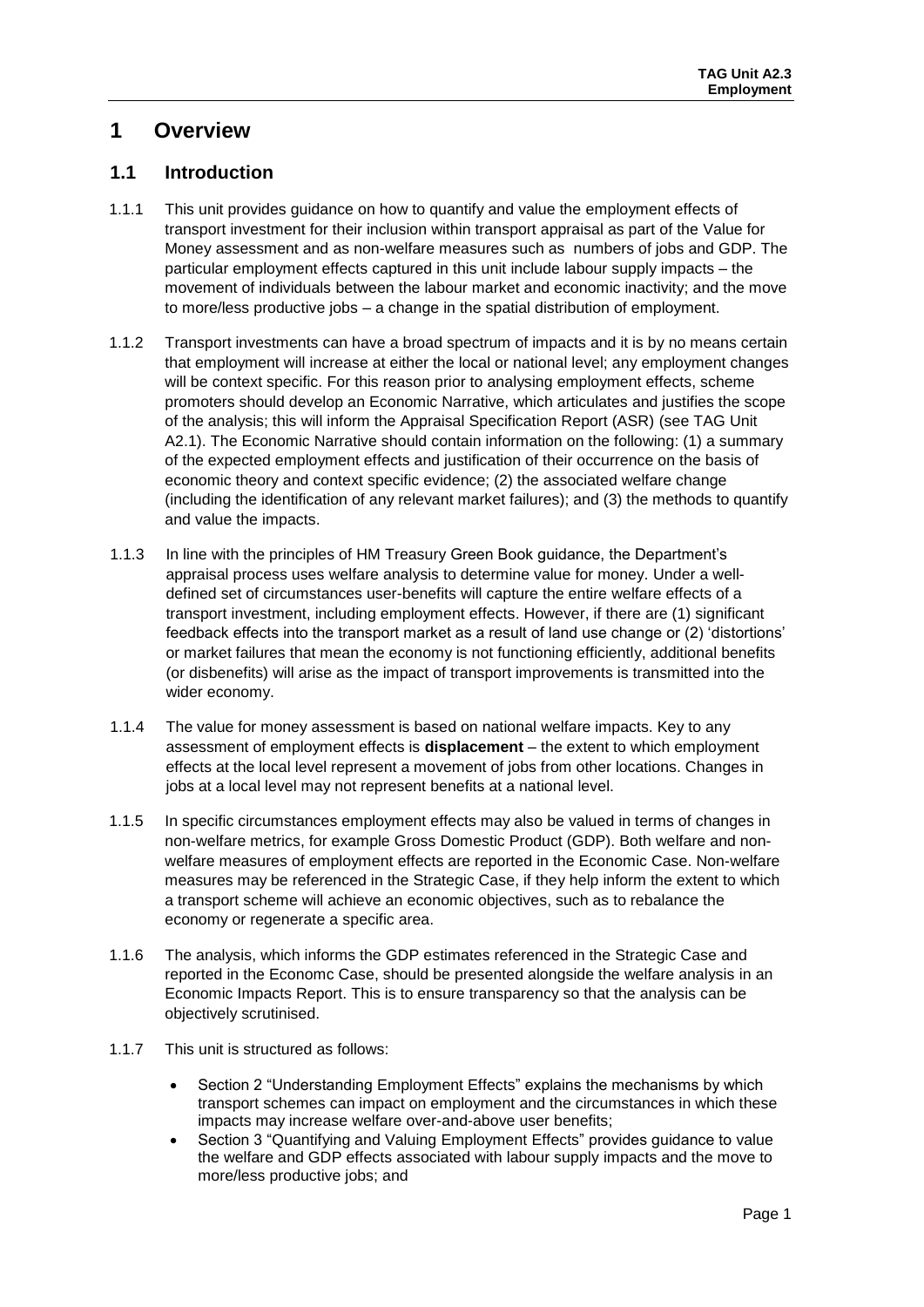Section 4 "Reporting Employment Effects" provides guidance for reporting the GDP and welfare impacts associated with labour supply impacts in the Strategic and Economic Cases respectively, as well as the information to be included in the Economics Impact Report.

### <span id="page-3-0"></span>**2 Understanding Employment Effects**

### <span id="page-3-1"></span>**2.1 Introduction**

- 2.1.1 This section outlines the transmission mechanisms through which transport investment can affect employment and how the impacts can be included in a Transport Business Case. The section is structured as follows:
	- Section 2.1 explains the transmission mechanisms through which transport investments can affect employment and the concept of displacement;
	- Section 2.2 explains how employment effects can be measured in terms of GDP and welfare analysis and where these should be reported in the Transport Business Case; and
	- Section 2.3 provides a check list of the types of information which should be presented in the Economic Narrative to justify the analysis of employment effects.

### <span id="page-3-2"></span>**2.2 Transmission Mechanisms and Displacement**

- 2.2.1 Employment effects refer to changes in the level and location of employment as a result of a transport investment. Through improving accessibility, as measured by reductions in generalised travel costs, transport investment may induce behavioural changes in terms of firms' demand for and households' supply of labour.
- 2.2.2 An accessibility improvement, as measured by a reduction in generalised travel costs, is equivalent to an increase in the effective return to labour and capital. In the case of changes to the effective return to labour, this may change the supply-side outcomes:
	- Better job matching (agglomeration impact) as travel to work areas expand;
	- Change to the number of working hours; or
	- Reduction in inactivity as people enter the labour market.
- 2.2.3 In the case of changes to the effective return to capital (profits), this may change firms' demand for labour:
	- Increased demand for labour as firms seek to expand production; or
	- Reduced demand for labour as firms strive to achieve cost efficiencies.
- 2.2.4 There is a broad spectrum of possible demand and supply responses and the precise outcome will be context specific. Understanding these impacts is important – not least – because any changes in the level and location of employment will change the demand for travel. These feedback effects have the potential to change accessibility, as measured by generalised travel costs, and lead to further changes in behaviour and economic activity. An important role of the Economic Narrative is to understand the potential significance of these feedback effects and to consider how these can be represented in the modelling approach – see TAG Unit A2.1 for more details.

### **Displacement**

2.2.5 Key to any assessment of employment effects is **displacement**; in other words the extent to which local or sectoral employment changes are additional at the national level.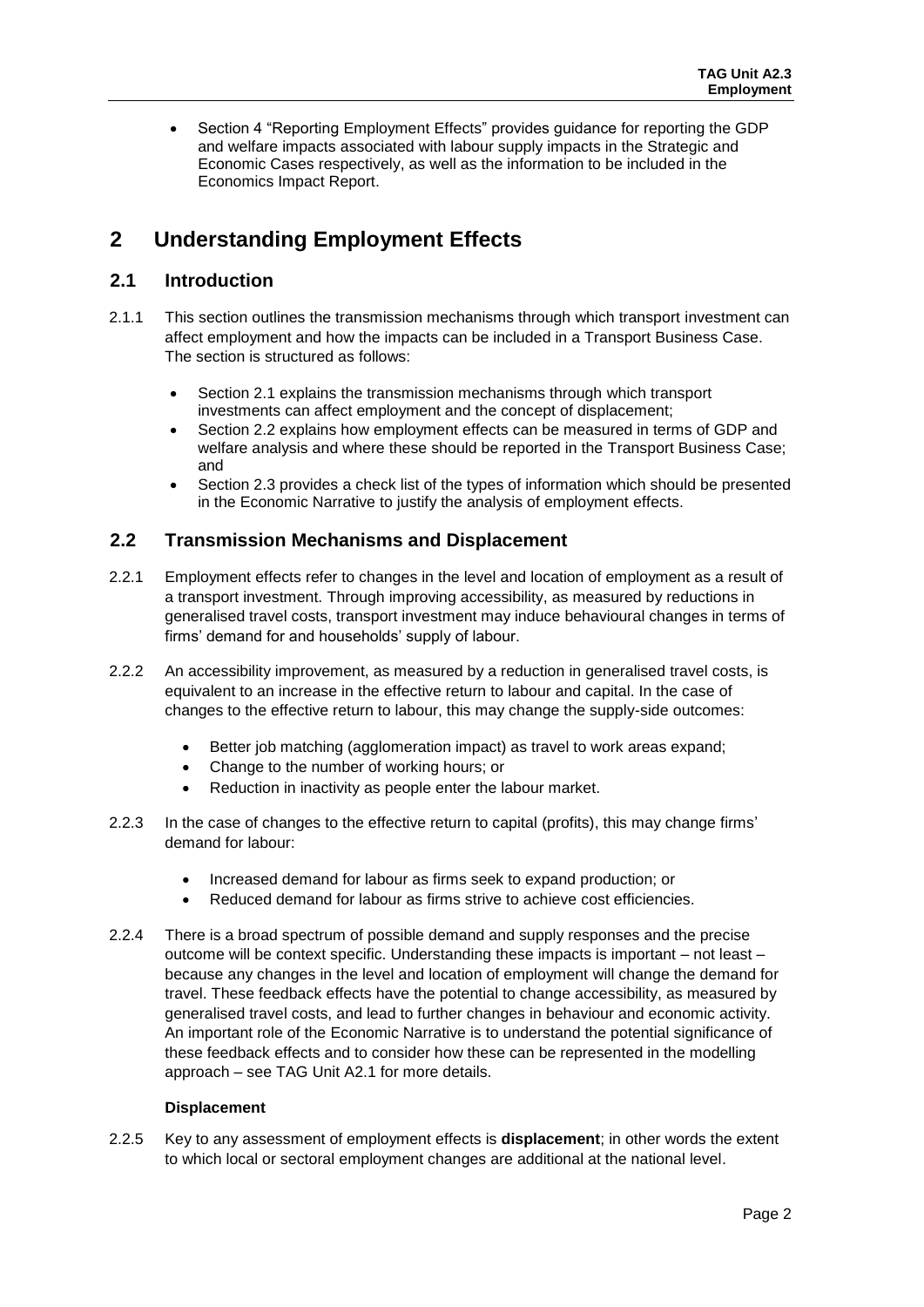- 2.2.6 In keeping with the HM Treasury Green Book guidance, the economy is assumed to operate at full employment in the long run, such that only transport investments which increase the supply of labour can increase the number of jobs at the national level. In the absence of labour supply impacts, changes in the demand for labour will lead to 100% displacement of employment at the national level; employment would be displaced from other industries or locations. The implications for transport appraisal are as follows:
	- 1. Transport investments which induce changes to the national supply of labour have employment effects at both the local and national levels.

The extent of the increase in net employment will depend upon the demand response to the increase in the supply of labour.

- 2. Transport investments which affect the distribution of labour demand, in terms of industry or location, but which do not lead to a change in the national supply of labour can have employment effects in terms of number of jobs at the local but not the national level.
- 2.2.7 Therefore, in order for employment to increase there needs to be a supply response accompanied by a change in demand. If there is no supply response, a change in demand will lead to a full displacement of economic activity.
- 2.2.8 In exceptional circumstances, the local economy may temporarily operate below full employment, which a transport investment could potentially help to relieve. If this is considered to be the case, the scheme promoter needs to provide the following information in the Economic Narrative: (1) present context specific evidence which demonstrates the local economy is operating below full employment; (2) determine the length of time before the economy would be expected to return naturally to full employment; (3) justify why the particular transport investment is expected to reduce unemployment; (4) determine the persistence of the new jobs; (5) explain how these impacts are to be quantified and valued.
- 2.2.9 The construction and operation of transport investments and any associated multiplier effects are assumed to have no net national employment impact, as the opportunity cost of public investment in one scheme is foregone investment in another; this is akin to the 'crowding out' argument.
- 2.2.10 In practice a transport investment is likely to affect the local demand for and supply of labour simultaneously, such that careful analysis is required to disentangle the two effects and determine the net employment impact.
- 2.2.11 The extent to which displacement may occur and not be captured in the analysis of the labour market impacts is likely to be greater, the smaller the study area considered. This is because the analysis will fail to capture the impacts on firms outside of the study area. Thus, the study area should be sufficiently large that it captures behavioural responses – for further information see Variable Demanding Modelling M2.

### **Social and productivity impacts from changes in the spatial distribution of employment**

- 2.2.12 Even if national employment remains unchanged, changes in the geographical distribution of employment may be associated with welfare changes, such as social and distributional impacts and productivity impacts. For further information on social and distributional impacts see TAG Unit A4.2.
- 2.2.13 The productivity impacts from the geographical redistribution of employment arise as a result of place based effects. Place based effects refers to a location's specific characteristics, such as natural resource endowments and agglomerations, which confer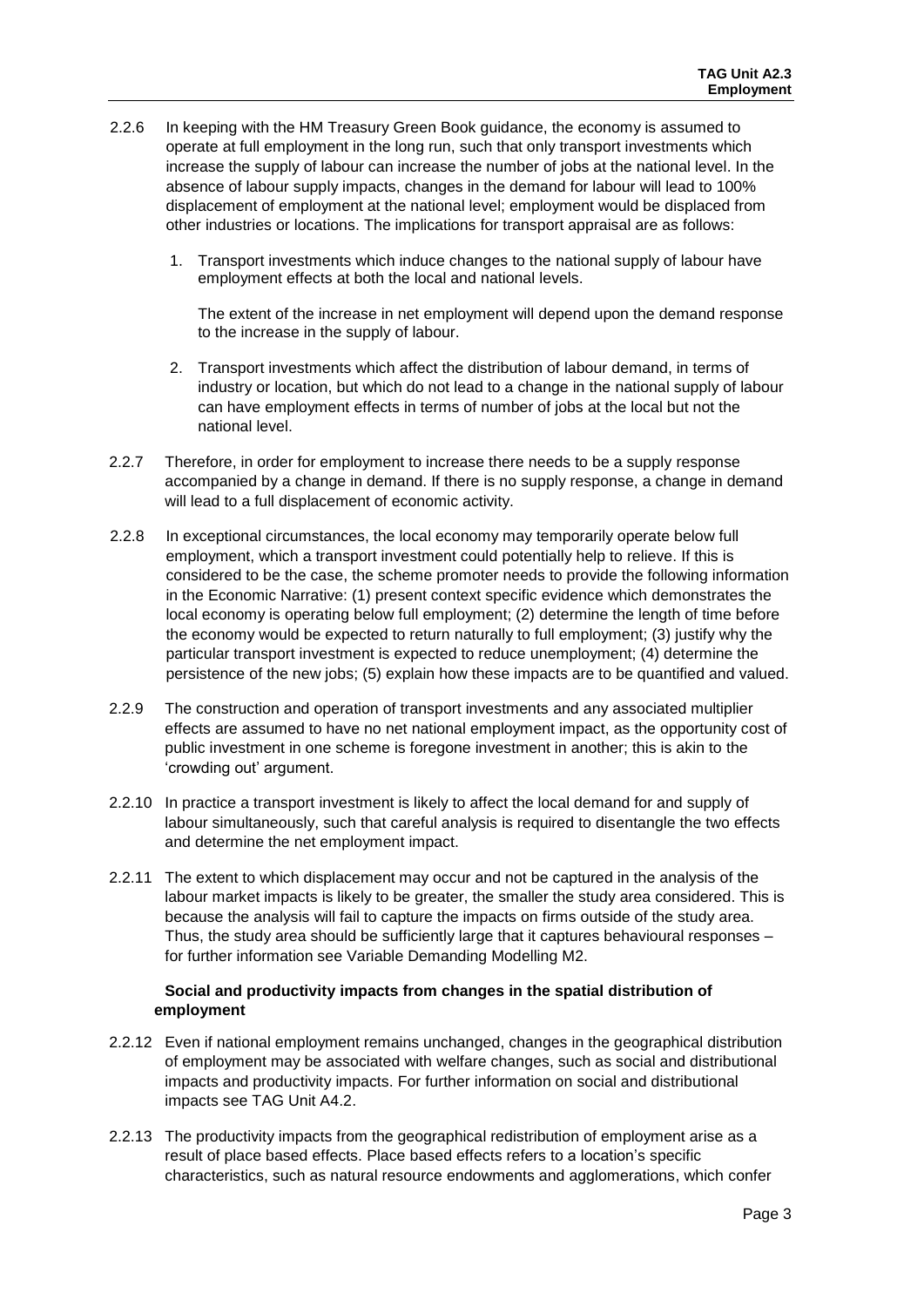productivity advantages on firms and individuals. Such effects are external to the firm or individual, in other words they only act upon firms and individuals in the specific location. Thus, if there is a relocation of jobs into areas subject to place based effects, there would be an accompanying change in productivity – in other words there would be a move to more/less productive jobs.

- 2.2.14 It is important to note that productivity may not change in response to a relocation of economic activity and in those cases where it does, place based effects may not necessarily be the cause. For example, firms may be subject to people based effects, in which employee characteristics, such as skills, affect productivity. In addition, firms may relocate in order to expand, which may have associated productivity impacts.
- 2.2.15 The guidance on the move to more/less productive jobs tries to isolate place based effects. However, the methodology uses data on local average productivity differentials and does not control for non-placed based effects, such as people based effects and firm level characteristics. For this reason the methodology could lead to misleading results, with the magnitude or direction of the productivity impact erroneous.
- 2.2.16 If the move to more/less productive jobs is considered a significant scheme impact, the expected impact should be identified and justified in the Economic Narrative. Furthermore, if the use of the valuation methodology from this guidance is considered to produce misleading results, this should be explained in the Economic Narrative and an alternative method proposed and justified – see M5.3 for the principles which should be adopted when using Supplementary Economy Models. If a supplementary method is used, the results should be reported alongside those derived using the valuation methodology in this guidance.
- 2.2.17 Whilst changes in the level of local employment may be of interest to inform an economic objective in the Strategic Case, such as the regeneration of a city centre, these should be presented alongside the net national imapcts and the welfare estimates in the Economic Case.

### <span id="page-5-0"></span>**2.3 Measuring Employment Effects**

- 2.3.1 The Department's appraisal process is based on the principles of the HM Treasury Green Book guidance, which advocates the use of cost-benefit (welfare) analysis to determine the value for money of investment spend. Welfare analysis captures a broad range of impacts, such as economic, environmental and social. The results of welfare analysis are reported in the Economic Case and inform the value for money assessment.
- 2.3.2 In most cases all of the welfare impacts will be captured by the estimation of user-benefits – see User and Provider Impacts (A1.3). However, if there are (a) significant feedback effects into the transport market as a result of land use change or (b) distortions and market failures that mean the economy is not functioning efficiently, additional benefits may arise when the impact of transport improvements is transmitted into the wider economy. This unit focuses on capturing the additional benefits which arise due to distortions and failures in the labour market – Box 1 sets out some of the key market failures which are relevant to the measurement of Employment effects.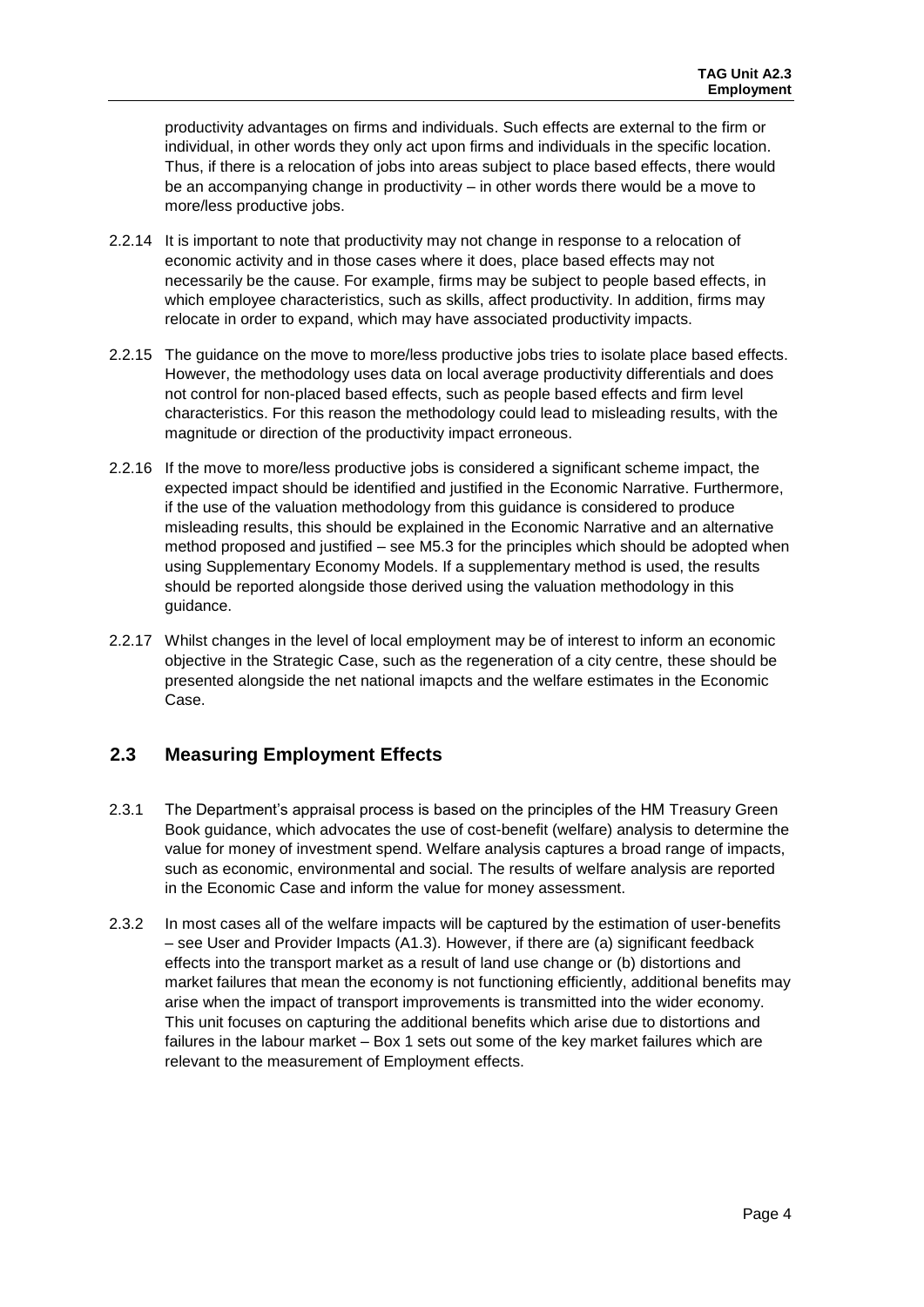### **Box 1: Market Failures Affecting the Labour Market**

**Taxation:** Taxation acts to distort the functioning of the labour market, as it drives a wedge between the value of the output and the remuneration received by employees and businesses.

Individuals and businesses make decisions about how much labour to supply and demand on the basis of the private gain, in the form of wages and profits respectively. However, the imposition of taxation distorts actual demand and supply of labour, thereby affecting the labour market equilibrium. As the tax revenue, associated with changes in the labour market, is external to employees' and businesses' decision-making process, it represents a source of welfare, additional to that captured by user-benefits.

**Frictional Unemployment:** One of the imperfections in the operation of the labour market is related to time; individuals do not instantaneously find jobs upon entering the labour market or leaving previous employers, such that there is a time search element to unemployment.

**Wage Rigidities:** Markets are often characterised by sticky prices, in which the market price does not equate supply and demand in the short term, such that there is excess demand or supply for labour. In the case of excess supply of labour, this is referred to as structural unemployment. Transport investment could potentially help the labour market achieve a more efficient outcome, if it enables labour to commute to other locations, in which there is a relative shortage of supply, or induce firms to hire more labour.

**Monopsony Buyers:** The local labour market is dominated by a single employer, who, because of his dominant position, can artificially hold the wage rate below the market clearing price, such that employment is below the competitive market outcome. A transport investment could potentially help the labour market achieve a more efficient outcome, by increasing competition in the labour market, either by enabling labour to commute to other locations or attracting firms to the local area. This type of market failure is likely to be most relevant for low skilled employment and remote areas and less so for mobile workers.

- 2.3.3 Section 3 of this unit outlines methods to estimate the welfare effects associated with a particular type of distortion in the labour market – taxation. Where other market failures are relevant to a particular transport improvement, these should be justified in the Economic Narrative. See M5.3 – Supplementary Economy Models for guidance on the analytical principles for assessing these market failures.
- 2.3.4 In certain circumstances GDP analysis may be used to supplement the cost benefit analysis, such as scheme prioritisation or understanding market failures not captured in the Wider Economic Impacts guidance. For full details on assessing the costs and benefits of economic impacts and the circumstances in which GDP analysis may be warranted see TAG Unit A2.1.
- 2.3.5 Gross Domestic Product measures the value of marketable output produced by the factors of production and not the change in welfare. For this reason it should **not** included in the Value for Money assessment. GDP estimates should be reported in the Economic Case. If they inform specific economic objectives, such as to rebalance the economy or regenerate a local area the Strategic Case may make reference to these.
- 2.3.6 In many instances the economic objectives of the Strategic Case will be locally focussed, such as to increase employment and GDP in a regeneration area. In such circumstances displacement may not be a primary concern of the scheme objectives. However, the net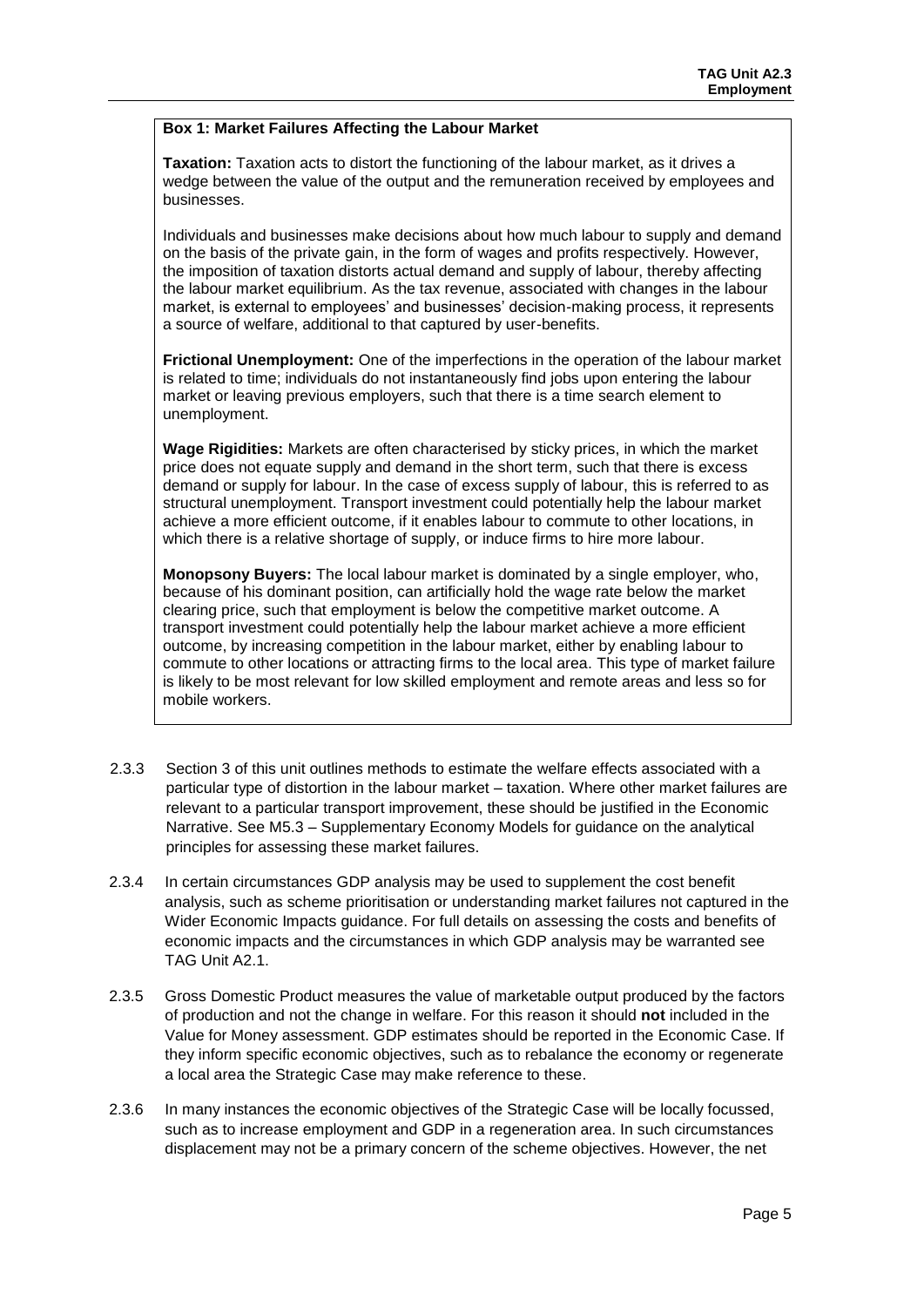national estimates should be presented alongside these local impacts. This sets the local impacts in the broader national context.

### <span id="page-7-0"></span>**2.4 Economic Narrative**

2.4.1 Any analysis of employment effects should be justified in an Economic Narrative, as set out in section 5 of TAG Unit A2.1. Within the Economic Narrative, the scheme promoter should describe what, if any, employment effects are expected to occur and justify these. Furthermore, the scheme promoter should identify the welfare impacts associated with any employment effects, whether these impacts are captured fully by user-benefits or whether there are market failures, which provide additional sources of benefits or disbenefits. Finally, the Economic Narrative should outline the methodologies which will be utilised to quantify and value the employment impacts. Box 2 provides a checklist of the types of information, which should be provided in the Economic Narrative, when assessing employment effects.

#### **Box 2: Example Information required in Economic Narrative for Employment Effects**

Below is a checklist of the types of information that should be presented in the Economic Narrative, if employment effects are to be analysed. **This list is not exhaustive** and additional information may be required to set the context of the transport investment, justify the impacts and explain the appraisal approach.

1. Expected Employment effects

- Is the transport investment expected to have employment effects?
- If so, what effects are expected to occur?
	- o Are these expected to be additional at the national level?
- 2. Justify expected employment effects
	- What is the transmission mechanism through which transport investment is expected to have employment effects?
		- o What evidence is there that transport acts as a barrier to employment? Potential evidence could include:
			- Poor connections to employment centres (including lack of/low frequency of public transport, inconvenient timetabling, as well as no physical links, or long, indirect routes); and/or High transport costs relative to income.
		- o What evidence is there that those expected to enter employment have the skills required by firms? Even once the transport barriers are removed, in order for individuals to gain employment they need to be able to take advantage of the employment opportunities. This involves having the skills/expertise required by employers.

Census 2011 data can be used to establish whether the skillsets of the target group(s) match those required by firms in the employment centres made available by the intervention. In addition, census 2011 provides data on households's access to private vehicles, which can be used to help identify transport barriers to employment and appropriate mitigation interventions.

- What evidence is there that firms will hire additional labour as a result of the transport investment?
	- o Evidence could be sourced from surveys of local businesses to understand how they are expected to respond to the transport intervention.
- If jobs are expected to be relocated, what evidence is there that there could be a productivity impact?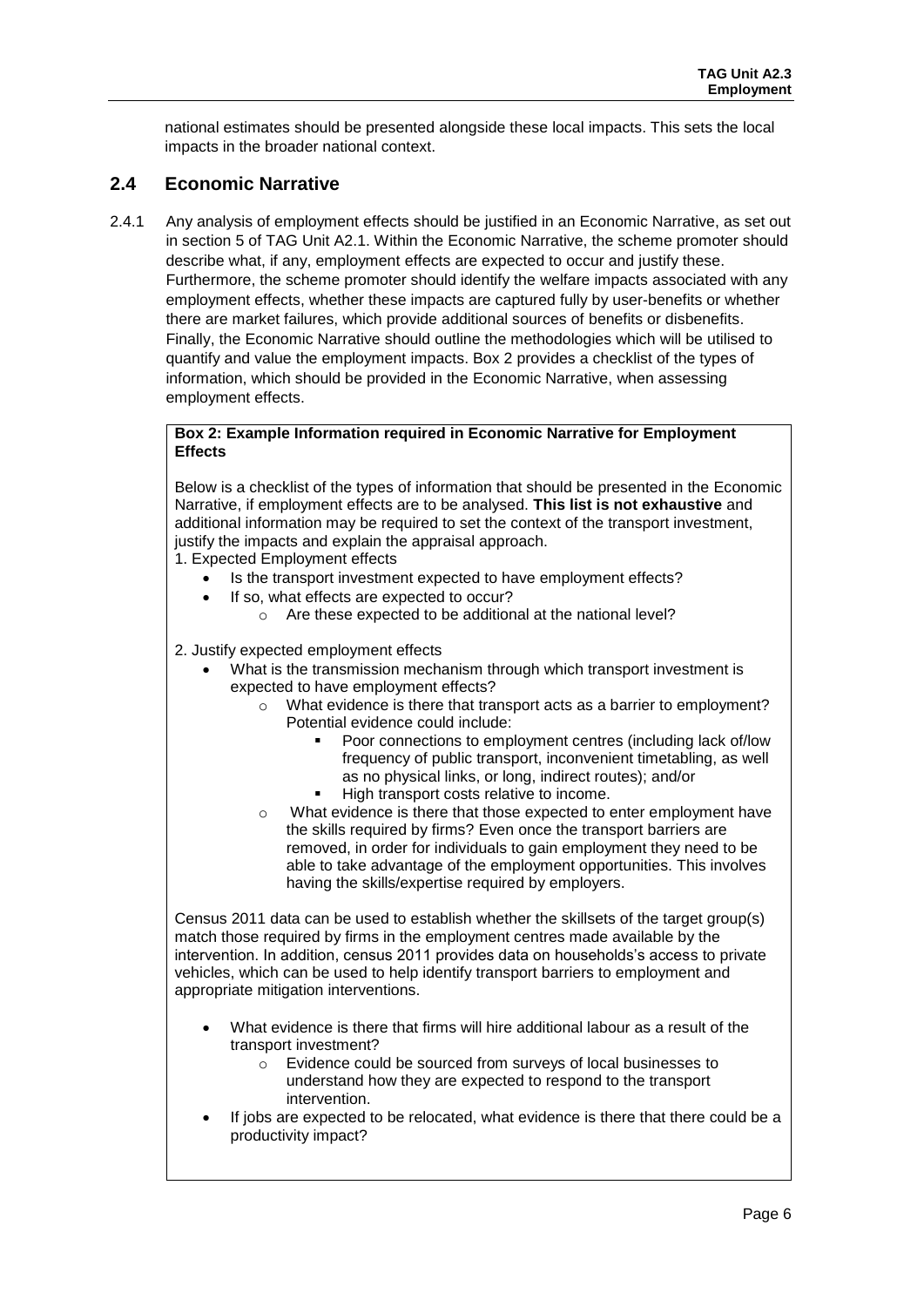3. Social Value of employment

- Are the expected employment effects fully captured by user-benefits?
- Are there any market failures present, such that there may be sources of social value additional to user-benefits?
	- o If so, what market failures are present?
	- o What evidence can be brought to bear to demonstrate the presence of market failures?
- 4. Quantifying and Valuing Employment Effects
	- How are the employment effects to be quantified and valued?
- 2.4.2 The next section of this unit provides guidance to estimate two potential employment effects: labour supply impacts – where individuals enter employment from economic inactivity; and the move to more/less productive jobs – the impacts of employment relocation on productivity. In addition, it provides guidance to measure the change in Gross Domestic Product and the associated welfare impacts arising from tax externalities.
- 2.4.3 If alternative transmission mechanisms or market failures have been identified, or it is decided to utilise more context specific parameters in the analysis than those presented in this unit, these should be justified in the Economic Narrative – see TAG Unit M5.3 for guidance on the use of Supplementary Economic Modelling (SEM). Note the results of SEM should be reported as indicative monetised impacts or non-monetised impacts in the value for money assessment – see TAG Unit A2.1 for more information.

### <span id="page-8-0"></span>**3 Quantifying and Valuing Employment Effects**

### <span id="page-8-1"></span>**3.1 Introduction**

- 3.1.1 This section provides guidance for valuing the benefits associated with labour supply impacts and the movement to more productive jobs over-and-above user benefits.
- 3.1.2 The term 'labour supply impacts' describes the mechanisms by which the level of national employment is affected by a transport scheme; transport investment may induce individuals who are economically inactive to enter the labour market by affecting the effective return to labour. This impact may be relevant for all transport schemes, not just the very largest projects. Any assessment of this should be justified in the Economic Narrative, through the presentation of evidence which demonstrates local transport acts as a barrier to employment.
- 3.1.3 The term 'move to more/less productive jobs' describes the mechanism by which the location of employment and hence productivity is affected by a transport scheme; transport investment may induce a relocation of employment by affecting the effective returns to labour and firms. Any assessment of this should be justified in the Economic Narrative.
- 3.1.4 The methodologies to quantify and value employment effects utilise several simplifying assumptions (these are outlined in sections 3.2 and 3.3), such as perfectly elastic demand for labour. Within the Economic Narrative, scheme promoters should assess the appropriateness of these assumptions. If more context specific assumptions are deemed desirable, the reason for this should be explained and an alternative method proposed and justified – see TAG unit M5.3 for the principles which should be adopted when using supplementary economy models. The results of the supplementary method should be presented alongside those derived using the valuation methodology in this guidance.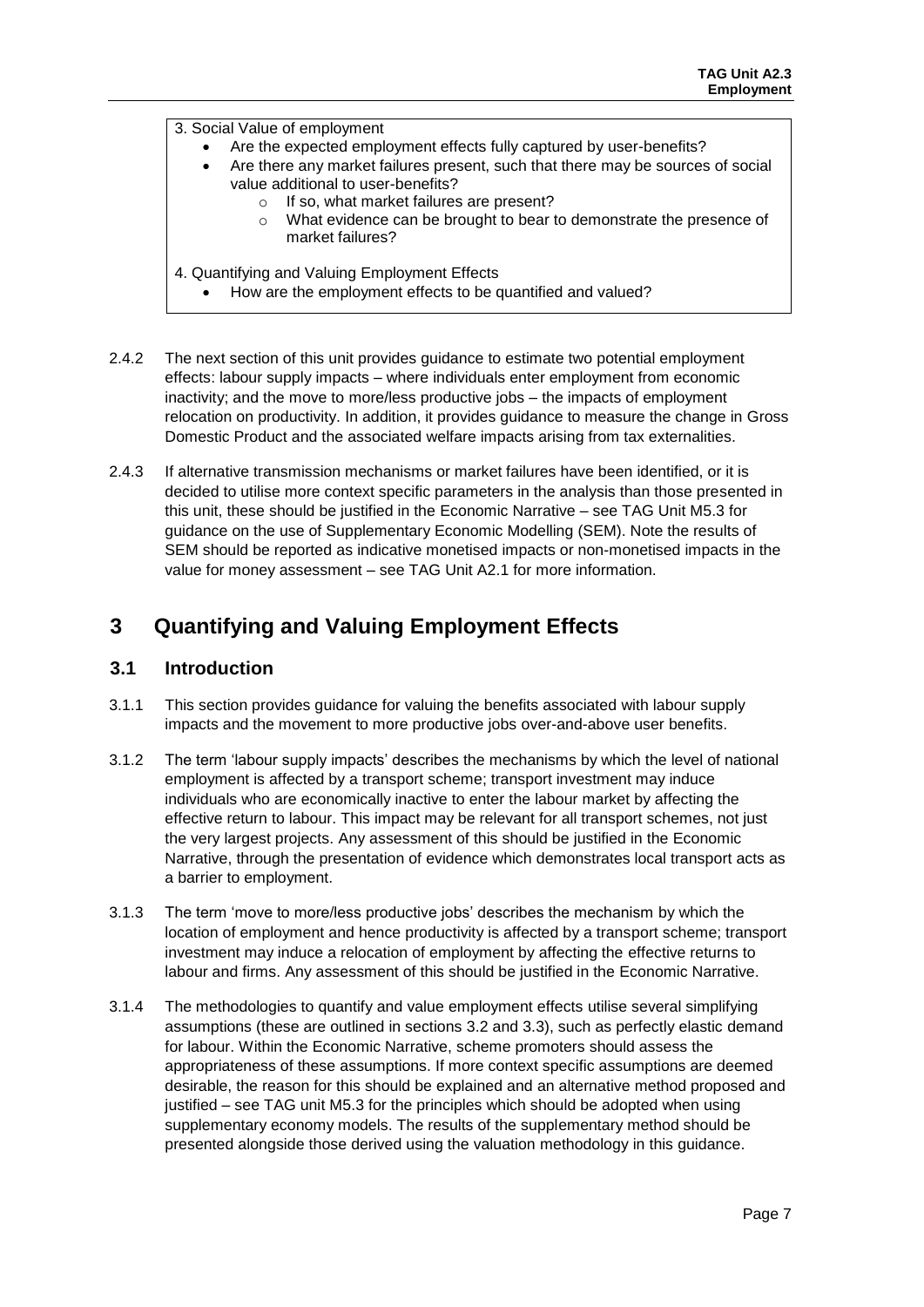- 3.1.5 Employment effects should be interpolated between modelled years in the same ways as other benefits. After the final modelled year, the tax wedges on labour supply impacts and the move to more/less productive jobs impacts should be grown by the non-work value of time.
- 3.1.6 Both the move to more/less productive jobs and labour supply impacts are associated with dynamic clustering, as they directly affect the physical density of clusters via changes in the location and level of economic activity respectively. Only labour supply impacts have an unambiguous positive relationship with dynamic clustering; an increase in jobs at the national level will raise productivity and vice versa. In the case of the move to more/less productive jobs, where economic activity and employment are displaced, the relationship with dynamic clustering will be context specific; it could be positive or negative. See TAG Unit A2.4 for further information on dynamic clustering.
- 3.1.7 This section demonstrates how changes in employment resulting from transport investment may be forecast and the impact of this change on economic activity, measured as the change in GDP. The welfare associated with this change in output, which is additional to user benefits, may then be estimated. This section is structured as follows:
	- Section 3.2 sets out the methodology and key assumptions to quantify and value the labour supply Impacts in terms of changes in employment, GDP and welfare.
	- Section 3.3 sets out the methodology and key assumptions to quantify and value the move to more/less productive jobs in terms of changes in employment location, GDP and welfare.

### <span id="page-9-0"></span>**3.2 Quantifying and Valuing Labour Supply Impacts**

- 3.2.1 Increases in the supply of labour arise from individuals moving into the labour market from economic inactivity. This sub-section provides guidance to forecast employment changes and estimate the associated welfare and GDP impacts.
- 3.2.2 Labour supply impacts imply land use change and for most schemes it would be disproportionate to quantify the land use change, as the labour supply impacts will be small relative to the overall benefits of the transport investment. For this reason the methodology outlined below focusses on how labour supply impacts should be quantified and valued, without explicitly quantifying land use change.
- 3.2.3 However, if the labour supply impacts are significant, the associated land use change and feedback effects into the transport market should be reflected in the analysis; this requires Level 3 analsis, structural impacts. TAG Unit A2.1 provides guidance on required scenarios and the impacts which should be quantified and valued, such as Transport External Costs. Quantifying land use change requires supplementary economic modelling - see TAG Unit M5.3 for the principles to follow when undertaking supplementary economic modelling.

### **Quantify jobs**

- 3.2.4 As stated in section 2, it should be assumed as a starting point that transport schemes are not able to increase net national employment. As a consequence, to demonstrate labour supply effects are significant it's necessary to provide context-specific evidence that insufficient transport accessibility is a local barrier to people entering the labour market and hence employment. If this can be demonstrated, the equations below can be used to estimate the costs associated with commuting in areas where travel costs are anticipated to be affected by the transport scheme.
- 3.2.5 Equations 1 estimate generalised travel costs and commuting costs for journeys between the relevant areas for different modes. Equation 2 estimates the total labour supply impact across the areas where costs of travel are expected to change as a result of the transport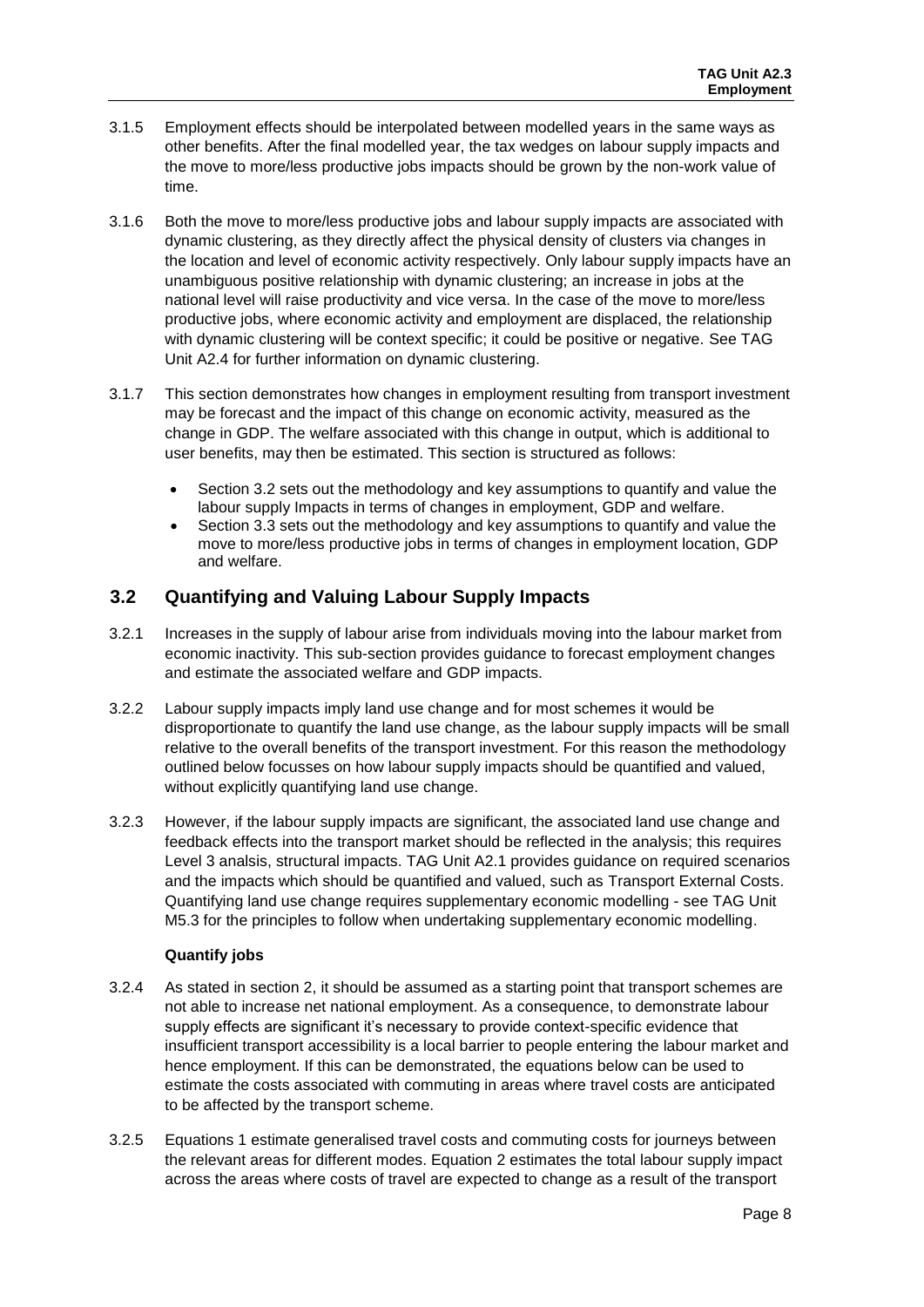scheme. The estimation of a positive labour supply impact anticipates the expected increase in jobs from people entering work who would otherwise be inactive due to high commuting costs.

- 3.2.6 There are a number of assumptions underlying the methodology for estimating labour supply impacts:
	- First, it is assumed that demand for labour is perfectly elastic across the area under consideration when estimating labour supply impacts; in other words employers are willing and able to absorb an increase in the supply of labour at the prevailing wage rate. This simplifying assumption is utilised due to a lack of evidence on the reaction of firms and wages to changes in labour supply.
	- Second, it is assumed people make decisions about whether to work on the basis of their net wages; the net wage accounts for employment taxes, such as income tax and national insurance contributions. The elasticity of labour supply with respect to net wages, utilised in equations 2 and 3, is an estimate of the strength of this response and is equal to 0.1. 1
	- Third, it is assumed reductions in the generalised cost of commuting increase the effective net wage and vice versa.

| <b>Equation 1 Average Round-trip Commuting Cost</b> |                                                                                                                                                                                                                                                     |  |  |
|-----------------------------------------------------|-----------------------------------------------------------------------------------------------------------------------------------------------------------------------------------------------------------------------------------------------------|--|--|
|                                                     | $G_{i,j}^{S,f} = \frac{\sum_{m}(g_{i,j}^{S,m,f} + g_{j,i}^{S,m,f})T_{i,j}^{S,m,f}}{\sum_{m} T_{i,i}^{S,m,f}}$                                                                                                                                       |  |  |
|                                                     | <b>Equation 2 Labour Supply/Employment Impact</b>                                                                                                                                                                                                   |  |  |
|                                                     | $E^{f} = \sum_{i} \left( -\varepsilon^{LS} \left  \frac{\sum_{j} (G^{A,j}_{i,j} - G^{B,j}_{i,j}) W^{S,j}_{i,j} \Omega^{S,j}_{j}}{(1 - \tau_{1}) \sum_{j} (y^{f}_{i} W^{S,f}_{j,j})} \right  \right) \sum_{i} W^{S,f}_{i,j}$                         |  |  |
| $g_{i,j}^{\mathcal{S},m,f}$                         | is the generalised cost of commuting from area $i$ and area $j$ , under scenario $S$ , by<br>mode $m$ , and for forecast year $f$ .                                                                                                                 |  |  |
| $T_{i,j}^{\mathcal{S},m,f}$                         | is the annualised number of commuting trips from area $i$ to area $j$ , under scenario $S$ ,<br>by mode $m$ . This will vary depending on the forecast year $f$ , to the extent that it varies<br>in the modelling of transport (TEE) user impacts. |  |  |
| $G_{i,j}^{S,f}$                                     | is the is the average round-trip generalised cost of commuting from area $i$ to area $j$ ,<br>under scenario $S$ . These costs will vary depending on the forecast year $f$ .                                                                       |  |  |
| $E^f$                                               | is the labour supply impact, and assuming demand for labour is perfectly elastic, this will<br>be equal to the employment impact of the transport scheme. This impact may vary<br>depending on the forecast year $f$ .                              |  |  |
| $\varepsilon^{LS}$                                  | is the elasticity of labour supply with respect to effective wages (net of taxes and other<br>transport costs) and is equal to 0.1. This will not vary depending on the forecast year.                                                              |  |  |
| $G_{i,j}^{A,f}$                                     | is the average round-trip generalised cost of commuting from area $i$ to area $j$ , under<br>the alternative scenario A. $G_{i,j}^{A,B,f}$ is the cost of commuting under base scenario B.                                                          |  |  |

l <sup>1</sup> Estimate based on DWP calculations and wider literature review.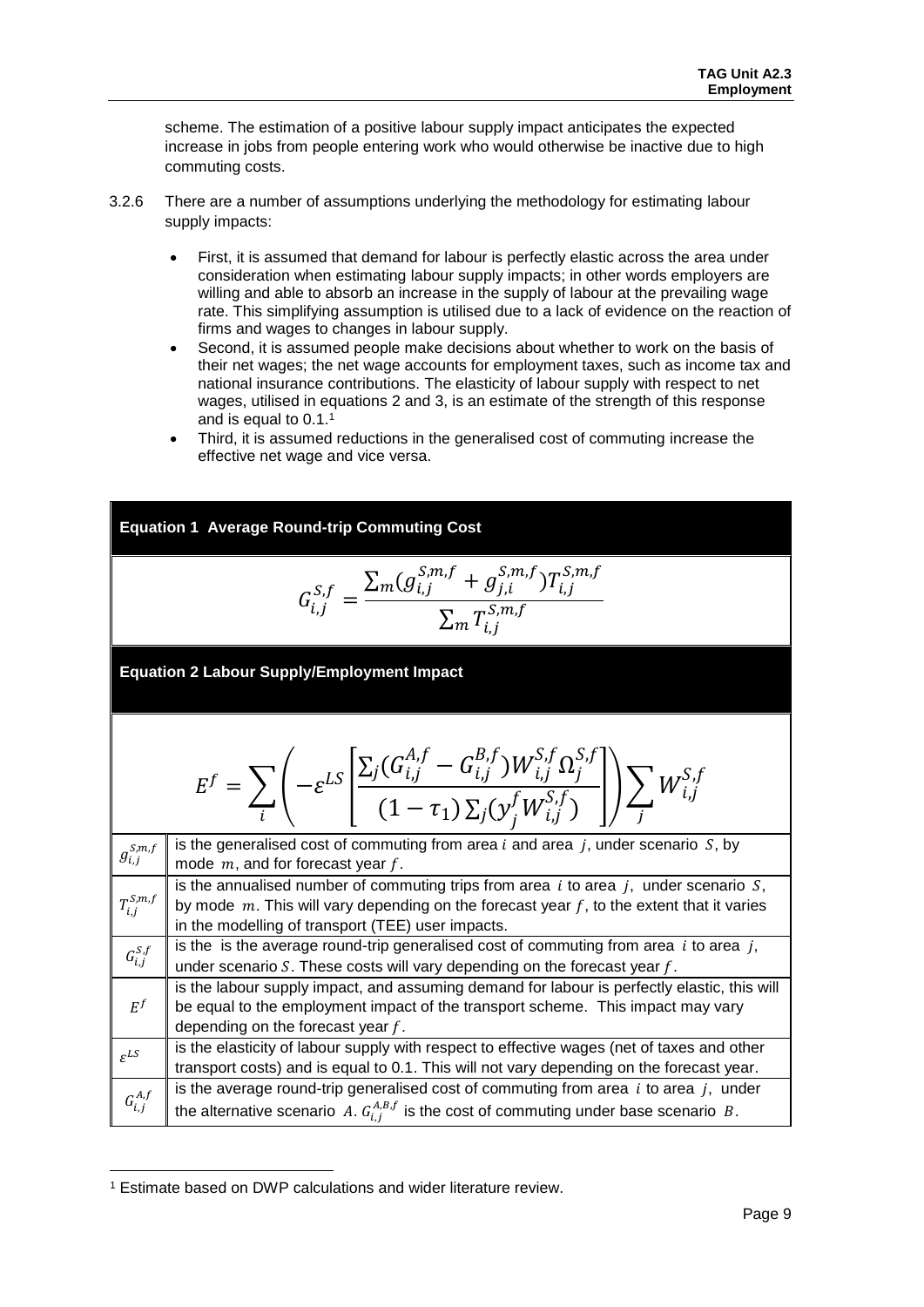| $\Omega_j^{S,f}$ | is the average annual number of round-trip commuting journeys per worker employed in<br>area $j$ in a year, which may vary by forecast year.                                                                                                                            |
|------------------|-------------------------------------------------------------------------------------------------------------------------------------------------------------------------------------------------------------------------------------------------------------------------|
| $\tau_1$         | is the average tax take required to convert gross earnings $y_i^f$ into net earnings, with<br>which the change in commuting costs can be appropriately compared. It is estimated to<br>be equal to 30%. <sup>2</sup> This will not vary depending on the forecast year. |
| $y_i^f$          | is the average annual gross income/pay for workers in area $j$ , for forecast year $f$ .                                                                                                                                                                                |
| $W_{i,j}^{S,f}$  | is the number of workers living in area $i$ and employed in area $j$ , under scenario $S$ ,<br>for forecast year $f$ .                                                                                                                                                  |

### **Valuing Jobs**

l

- 3.2.7 The valuation of the labour supply impacts resulting from a scheme can be calculated in terms of GDP impacts from equation 3 below. The welfare impacts over and above user benefits are equivalent to the benefits to the exchequer. These are the tax revenues resulting from labour supply impacts and can be estimated as 40% of the resultant change in GDP. This tax revenue impact is calculated below in equation 4. This reflects both the increase in tax revenue (income tax, national insurance contributions and corporation tax) and the reduction in out of work subsidies.
- 3.2.8 The tax revenue is associated with a welfare change because the presence of taxation distorts the labour and capital markets – see Box 1 for more information.<sup>3</sup>
- 3.2.9 There are a number of assumptions underlying the methodology for valuing labour supply impacts:
	- First, in accordance with HM Treasury Green Book guidance perfect competition and full employment are assumed.

Under the assumption of perfect competition, firms will employ additional workers until the point where the revenue increase from the marginal worker's output is equal to the wage rate. In other words the change in GDP as a result of a labour supply impact is equal to workers' incomes.

- Second, the productivity of workers on the margin of the labour force is lower than that of the average worker. This is reflected in equation 3 by the adjustment of wages, m, by the parameter  $\eta$ .
- Third, we do not value the private benefits of those entering employment and their employers, in other words the associated user-benefits equal zero.

Using this method, the number of people entering the labour market are not, by default, represented in the transport model. Those entering employment, and their employers, are implicitly assigned no private benefits. In other words, their associated user benefits are equal to zero. This assumption also implies that the impacts of these new transport users do not significantly impact existing transport users, non transport markets and the environment. This method is appropriate where is can be demonstrated that associated land use change is not significant.

Where significant numbers of people are likely to be entering employment and

<sup>2</sup> Based on average tax revenue from income tax, NICs, corporation tax and mixed income. For converting gross to net wages, only the tax on existing jobs is taken into account.

<sup>3</sup> OECD Tax Policy Studies (2010), 'Tax Policy Reform and Economic Growth'

http://www.oecd-ilibrary.org/taxation/tax-policy-reform-and-economic-growth\_9789264091085-en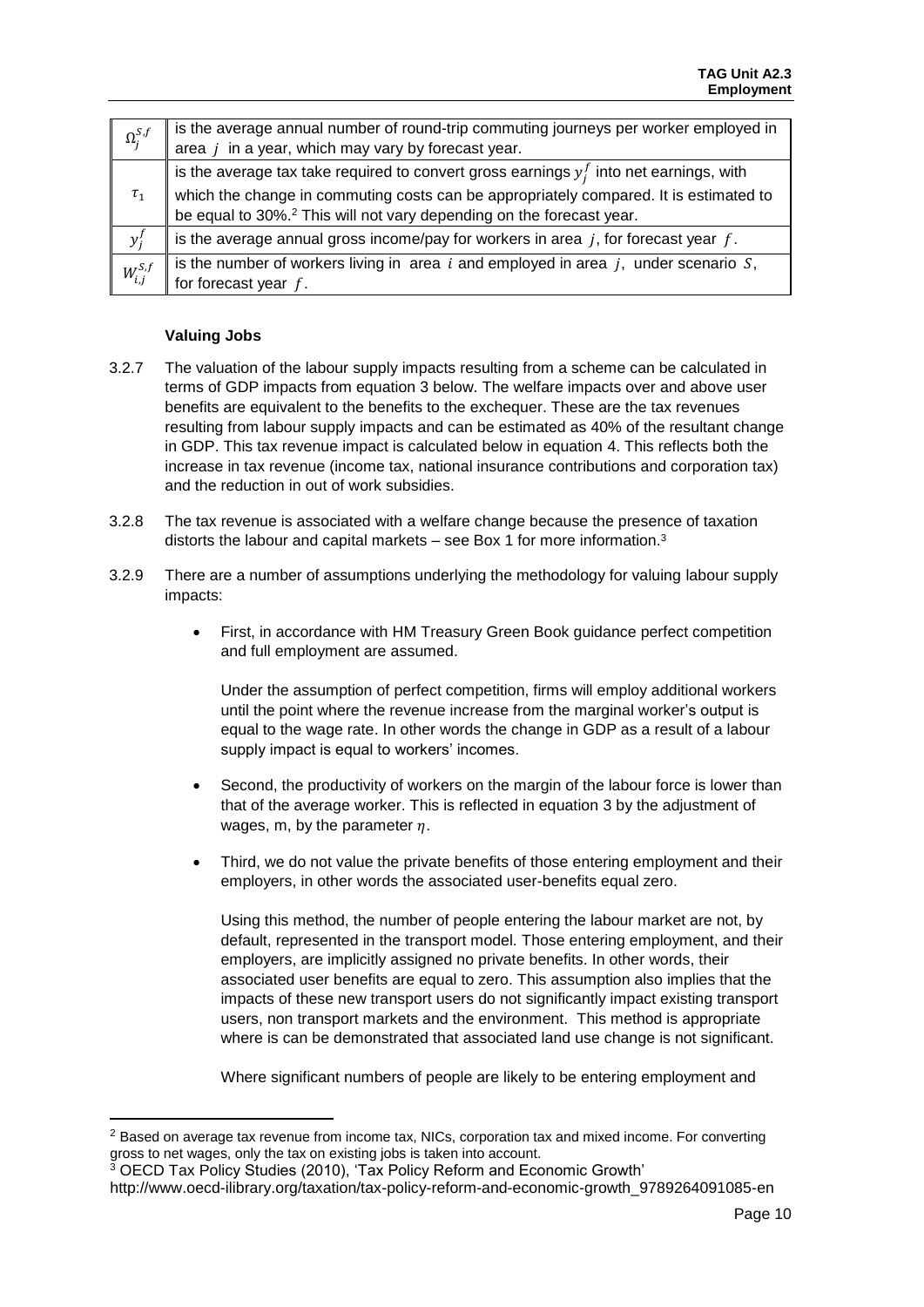there is an associated land use change, this should be identified in the Economic Narrative and the an appropriate method should be identifed to understand and value these impacts (see overview).

• Fourth, the welfare change associated with labour supply impacts is equal to the change in tax revenue.

### **Equation 3 GDP Impact**

 $\overline{\phantom{a}}$ 

$$
GDP^{f} = \sum_{i} \left( -\varepsilon^{LS} \left[ \frac{\sum_{j} (G_{i,j}^{A,f} - G_{i,j}^{B,f}) W_{i,j}^{S,f} \Omega_{j}^{S,f}}{(1 - \tau_{1}) \sum_{j} (y_{j}^{f} W_{i,j}^{S,f})} \right] \sum_{j} (m_{j}^{f} W_{i,j}^{S,f}) \right)
$$

| GDPf                                        | is the market value of output associated with the change in the level of employment for<br>the forecast year.                                                                                                                                                           |
|---------------------------------------------|-------------------------------------------------------------------------------------------------------------------------------------------------------------------------------------------------------------------------------------------------------------------------|
| $\varepsilon^{LS}$                          | is the elasticity of labour supply with respect to effective wages (net of taxes and other<br>transport costs). This will not vary depending on the forecast year.                                                                                                      |
| $G_{i,j}^{\scriptscriptstyle A,f}$          | is the average round-trip generalised cost of commuting from area $i$ to area $j$ , under<br>the alternative scenario A.                                                                                                                                                |
| $\Omega_j^{S,f}$                            | is the average annual number of round-trip commuting journeys per worker employed in<br>area $j$ in a year, which may vary by forecast year.                                                                                                                            |
| $\tau_{1}$                                  | is the average tax take required to convert gross earnings $y_i^f$ into net earnings, with<br>which the change in commuting costs can be appropriately compared. It is estimated to<br>be equal to 30%. <sup>4</sup> This will not vary depending on the forecast year. |
| $y_j^f$                                     | is the average annual gross income/pay for workers in area $j$ , for forecast year $f$ .                                                                                                                                                                                |
| $W_{i,j}^{S,f}$                             | is the number of workers living in area $i$ and employed in area $j$ , under scenario $S$ ,<br>for forecast year $f$ .                                                                                                                                                  |
| $\overline{m_j^f}$                          | Is the median gross wage of marginal worker entering the labour market in zone j; This<br>will vary depending on the forecast year f, $m_i^f$ must be for the same time period (e.g per                                                                                 |
|                                             | week or per year) as $y_i^f$ . Calculated as:                                                                                                                                                                                                                           |
|                                             | $m_i^f = \eta y_i^f$                                                                                                                                                                                                                                                    |
|                                             | $m_i^f = 0.69 y_i^f$                                                                                                                                                                                                                                                    |
| η                                           | is the parameter capturing the lower productivity of the marginal worker. Currently it is<br>calculated as the fraction of 0.69 of the average GDP per worker. <sup>5</sup>                                                                                             |
| <b>Equation 4 Wider Impacts - Tax Wedge</b> |                                                                                                                                                                                                                                                                         |
|                                             | $W/I^f = \tau_2 GDP^f$                                                                                                                                                                                                                                                  |
| $W/I^f$                                     | is the welfare associated with labour supply impacts and will vary depending on the                                                                                                                                                                                     |
|                                             | forecast year.                                                                                                                                                                                                                                                          |

<sup>4</sup> Based on average tax revenue from income tax, NICs, corporation tax and mixed income. For converting gross to net wages, only the tax on existing jobs is taken into account.

 $<sup>5</sup>$  Based on evidence from Table 3.6 in Gregg, P., Johnson, P. and Reed, H. (1999) Entering Work and the</sup> British Tax System, Institute for Fiscal Studies, London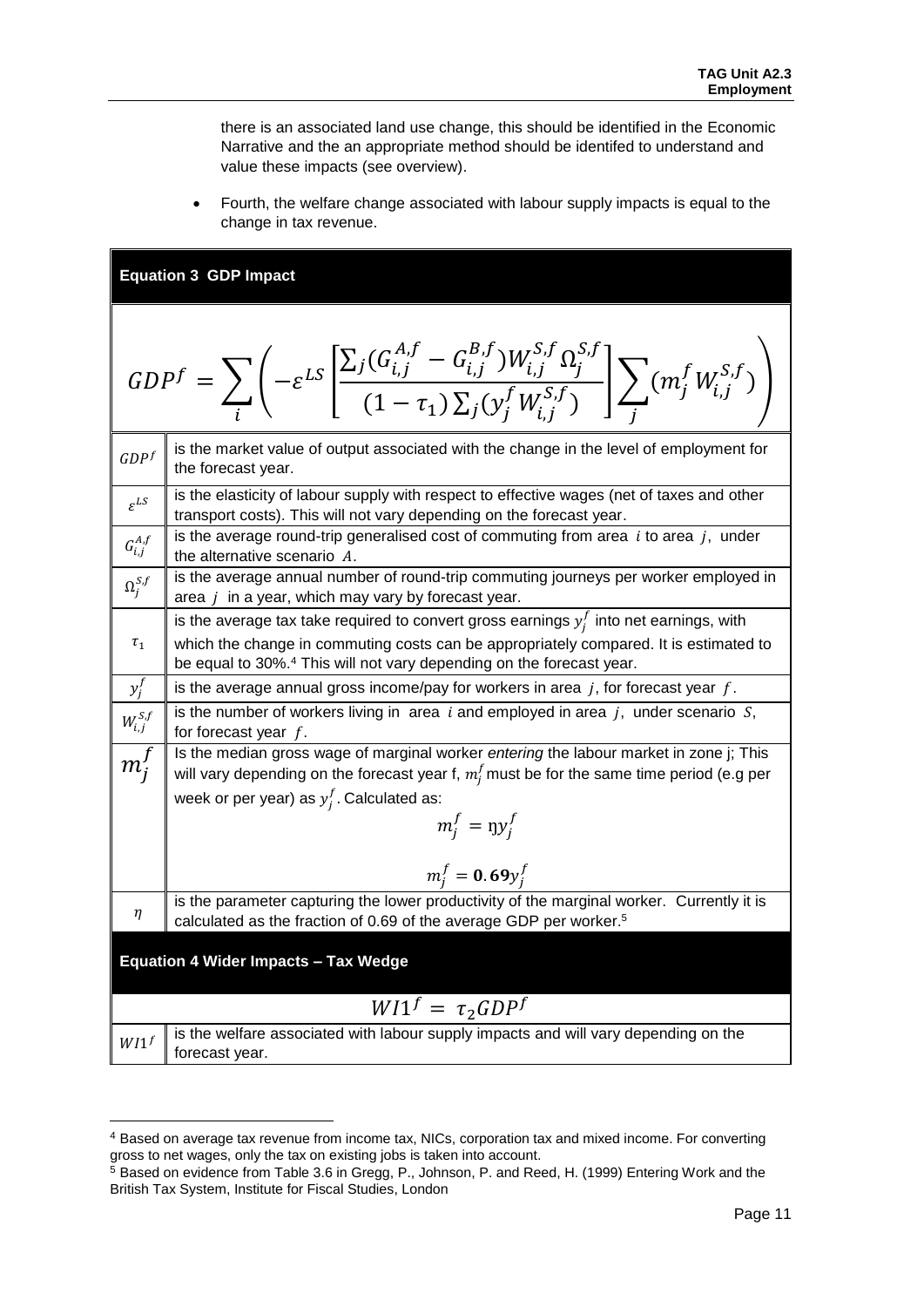|                      | is the tax wedge on the labour supply impact, currently estimated to be equal to 40%. <sup>6</sup> |
|----------------------|----------------------------------------------------------------------------------------------------|
| $\vert \tau_2 \vert$ | The tax take will not vary depending on forecast year.                                             |

### **Checklist for appraising labour supply impacts**

3.2.10 The table below provides a checklist of the key evidence requirements when appraising labour supply impacts.

| Table 1 Checklist for appraising labour supply impacts                                                             |       |
|--------------------------------------------------------------------------------------------------------------------|-------|
| <b>Issues</b>                                                                                                      | Check |
| Provide context-specific evidence that insufficient transport                                                      |       |
| accessibility is a barrier to people entering employment<br>Estimate change in GTC resulting from transport scheme |       |
| Estimate change in jobs and GDP resulting from transport scheme                                                    |       |
| Estimate tax wedge associated with increased GDP                                                                   |       |

3.2.11 Having quantified and valued the labour supply impacts resulting from a transport investment these impacts should be reported appropriately – see section 4 for information on documenting analysis and reporting results within the Transport Business Case.

### <span id="page-13-0"></span>**3.3 Quantifying and Valuing the Move to More/Less Productive Jobs**

- 3.3.1 The move to more/less productive jobs arises from the relocation of employment and the spatial inequality of productivity (*place-based effects).* This sub-section provides guidance to forecast employment changes and estimate the GDP and welfare associated with any productivity changes.
- 3.3.2 As noted in paragraph 2.2.12 even in instances of 100% displacement, in which economic activity relocates, such that one area gains at another's expense, there may still be a net national productivity impact and change in welfare, as a result of place based effects. The methodology presented in this sub-section explicitly takes account of displacement in the estimation of the productivity impact and welfare change:
	- Quantification there is no employment increase, the increase in jobs in any one area must be matched by an equivalent reduction in other areas; and
	- Valuation only the output change as a result of productivity impacts is estimated. This is done through the application of productivity differentials (equation 5).
- 3.3.3 Care should be taken when valuing the productivity impacts, as the productivity differentials could potentially lead to misleading results (see paragraphs 2.2.15 for more details). If the use of the valuation methodology from this guidance is considered to produce misleading results, this should be explained in the Economic Narrative and an alternative method proposed and justified – see M5.3 for the principles which should be adopted when using Supplementary Economy Models. If a supplementary method is used, the results should be reported as an indicative monetised impact.
- 3.3.4 Dynamic Clustering (TAG Unit 2.4) is related to the move to more/less productive Jobs, as the relocation of employment can affect the physical density of clusters. However, for both

 $\overline{\phantom{a}}$ 

<sup>6</sup> Estimated tax take of GDP changes from increase labour market participation. This incorporates average income effects of new workers, operating surplus and lost unemployment benefits.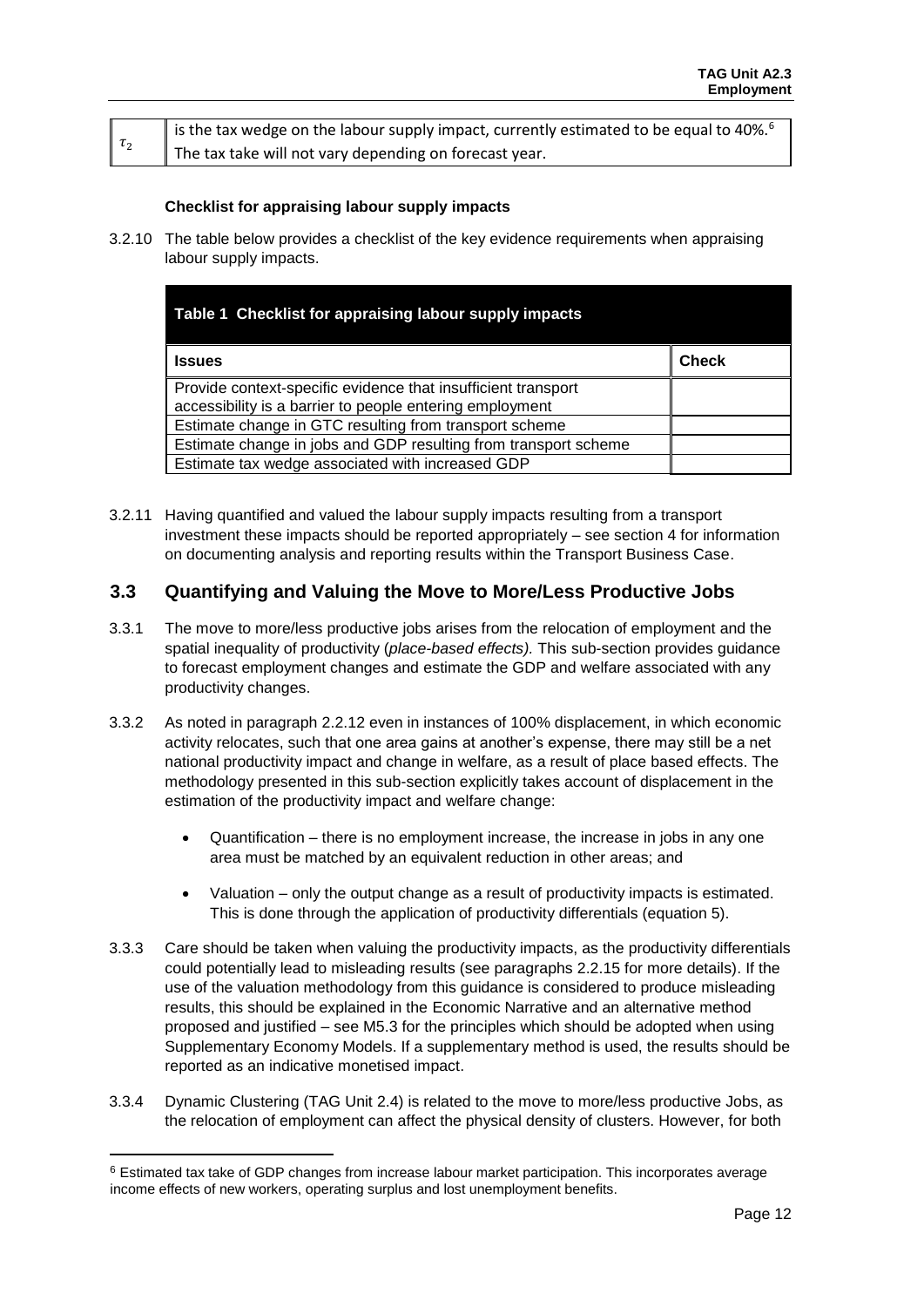impacts to be included in the analysis they should be individually identified and justified in the Economic Narrative.

#### **Quantifying the Move to More/Less Productive Jobs**

- 3.3.5 The relocation of employment can be quantified either (a) using scenarios about how firms and households are likely to respond to the transport improvement or (b) using a land-use model to forecast how the transport scheme would impact firms and households. Any scenarios should be evidence based with the treatment of displacement made clear and consistent with the appraisal of dynamic clustering impacts.
- 3.3.6 To ensure consistency between the forecast generalised travel costs and the location of employment, there should be an interaction between the methodology to forecast land use change and the transport model. In other words the outputs from the transport model should be used to forecast the land use change, and the subsequent land use forecast should serve as a further input to the transport model. In this manner employment locations are informed by generalised travel costs and the generalised travel costs by employment locations.
- 3.3.7 If dynamic clustering has also been identified as a potential impact of the transport investment in the Economic Narrative, this should be estimated using the same forecast of employment relocation as for the move to more/less productive jobs.

#### **Valuing the Move to More/Less Productive Jobs**

- 3.3.8 The valuation of the move to more/less productive jobs resulting from a scheme can be calculated in terms of GDP impacts from equation 5 below. The associated welfare change, which is additional to user benefits, is equivalent to the benefits to the exchequer. These are the tax revenues resulting from changes in productivity and can be estimated as 30% of the resultant change in GDP. This tax revenue impact is calculated below in equation 6. This reflects the increase in tax revenue (income tax, national insurance contributions and corporation tax).
- 3.3.9 There are a number of assumptions underlying the methodology for valuing the move to more/less productive jobs:
	- First, the productivity change is a function of the average productivity differential of each area, gaining and shedding employment, from the national average.
	- Second, the output change associated with changes in productivity is valued by GDP per worker, which implies a change in the return to labour and capital.

The geographical distribution of demand and supply of labour will be a function of profits and wages respectively. Thus productivity changes, which result from the relocation of employment, will be associated with wage and profit changes. For this reason the move to more/less productive jobs are valued using GDP per worker.

 Third, private benefits to employees and employers who are relocating to more productive jobs are captured by the change in transport user benefits. However the method for valuing move to more/less productive jobs implies land use change. Where there are significant feedback effects from land use change the methodology to value user-benefits, rule of a half, breaks down. While the evidence base needs to be developed further, the estimation of user-benefits with fixed land use may provide a reasonable proxy for user-benfits with variable land use, capturing the welfare effects of most changes in the transport market.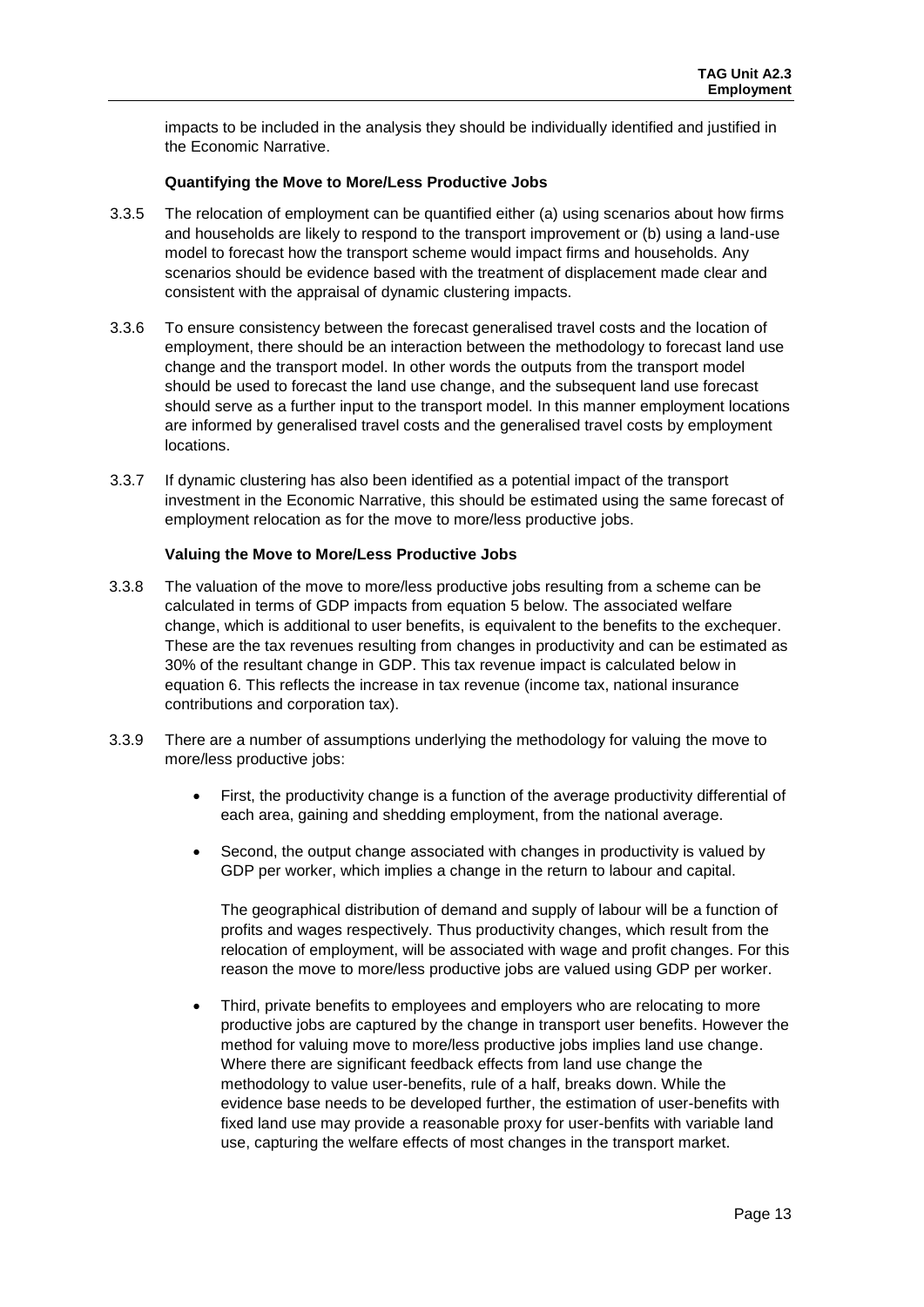Fourth, the welfare change associated with the move to more/less productive jobs is equal to the change in tax revenue.

| <b>Equation 5 GDP Impact</b>                                |                                                                                                                                                                                         |  |  |
|-------------------------------------------------------------|-----------------------------------------------------------------------------------------------------------------------------------------------------------------------------------------|--|--|
| $GDP^{A,f} = GDPW^{B,f}$ $\sum (E_i^{A,f} - E_i^{B,f})PI_i$ |                                                                                                                                                                                         |  |  |
| $E_i^s$                                                     | is the total employment for each area $i$ in the base $B$ and alternative $A$ case.                                                                                                     |  |  |
| $PI_i$                                                      | is the zonal productivity differential per worker in each area i. Technological<br>progress is assumed constant so this will not vary by forecast year.                                 |  |  |
| $GDP^{A,f}$                                                 | Is the movement to more/less productive jobs impact of the alternative case (A)<br>compared with the base (B), to be calculated. This will vary depending on the<br>forecast year $f$ . |  |  |
| $GDPW^{B,f}$                                                | is the national average GDP per worker in the base case $B$ . This will vary<br>depending on the forecast year f, is taken from the Wider Impacts Dataset.                              |  |  |
| Equation 6 Wider Impacts - Tax Revenue                      |                                                                                                                                                                                         |  |  |
| $W12^f = \tau_1 \text{ GDP}^{A,f}$                          |                                                                                                                                                                                         |  |  |
| $W12^f$                                                     | is the welfare associated with the move to more/less productive jobs and will vary<br>depending on the forecast year $f$ .                                                              |  |  |
| $\tau_1$                                                    | Is the tax take on the move to more/less productive jobs, currently estimated to<br>be equal to 30%. <sup>7</sup> The tax take will not vary depending on forecast year.                |  |  |

### **Checklist for appraising the Move to More/Less Productive Jobs**

3.3.10 The table below provides a checklist of the key evidence requirements when appraising the move to more/less productive jobs.

| Table 1 Checklist for appraising the move to more/less productive jobs                                                       |              |  |
|------------------------------------------------------------------------------------------------------------------------------|--------------|--|
| <b>Issues</b>                                                                                                                | <b>Check</b> |  |
| Provide context-specific evidence that a change in transport<br>accessibility will lead to a relocation of economic activity |              |  |
| Estimate change in GTC resulting from transport scheme                                                                       |              |  |
| Estimate relocation of jobs and change in productivity resulting from<br>transport scheme                                    |              |  |
| Estimate tax wedge associated with increased GDP                                                                             |              |  |

<sup>7</sup> Estimated tax take of GDP changes from existing workers becoming more/less productive and hence attracting a marginal income tax as well as an increased operating surplus.

 $\overline{\phantom{a}}$